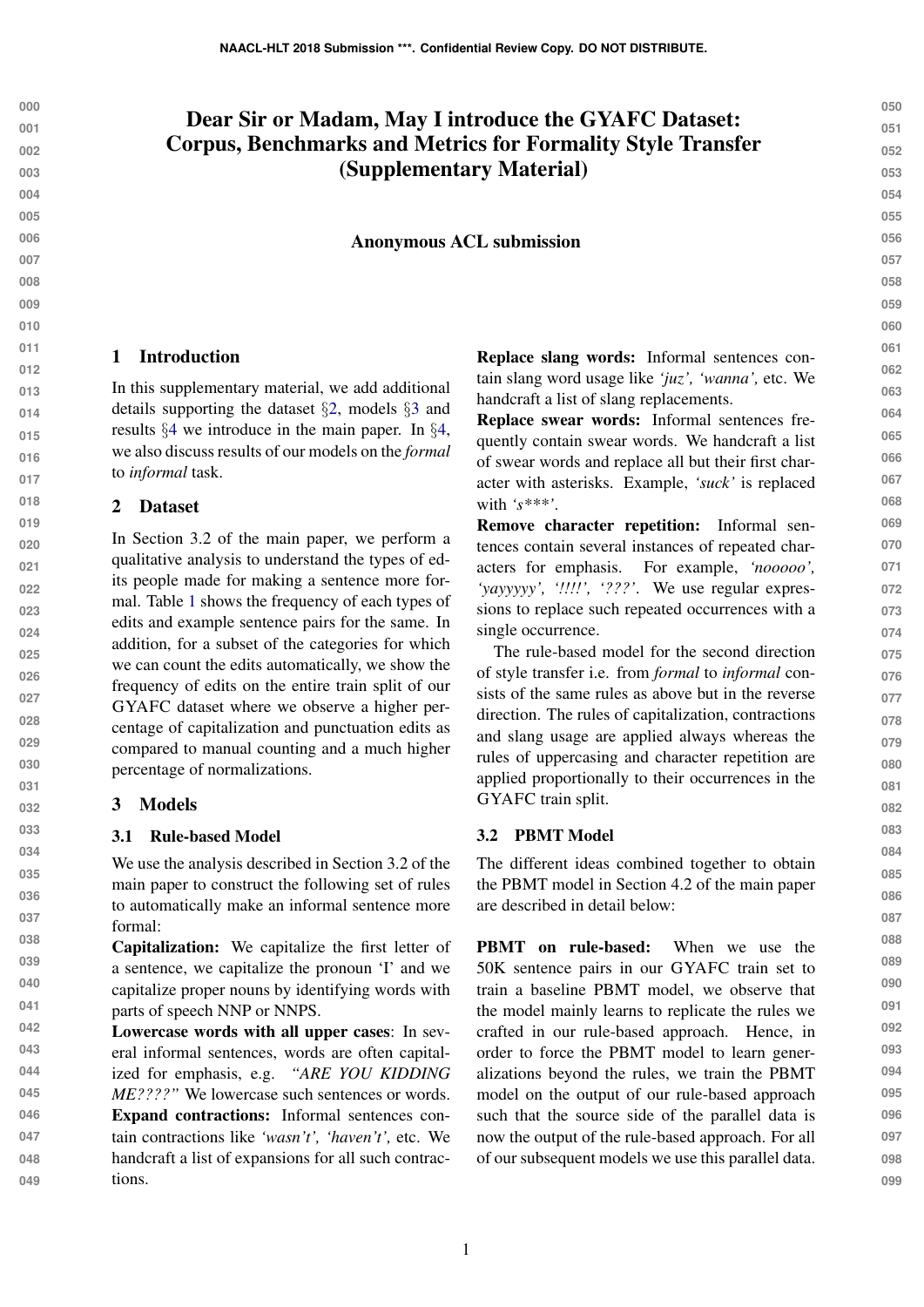| 100 | Category               | <b>Manual</b> | Auto                         | <b>Original Informal</b>                                   | <b>Formal Rewrite</b>                            |
|-----|------------------------|---------------|------------------------------|------------------------------------------------------------|--------------------------------------------------|
|     | Paraphrase             | 47%           | $\qquad \qquad -$            | he iss wayyyy hotter                                       | He is very attractive.                           |
| 101 | Capitalization         | 46%           | 51%                          | yes, exept for episode iv.                                 | Yes, but not for episode IV.                     |
| 102 | Punctuation            | 40%           | 69%                          | I've watched it and it is AWESOME!!!!                      | I viewed it and I believe it is a quality        |
| 103 |                        |               |                              |                                                            | program.                                         |
|     | Delete fillers         | 26%           | $\overline{\phantom{0}}$     | Well Do you talk to that someone much?                     | do you talk to that person often?                |
| 104 | Completion             | 15%           | $\overline{\phantom{0}}$     | Haven't seen the tv series, but R.O.D.                     | I have not seen the television series,           |
| 105 |                        |               |                              |                                                            | however I have seen the R.O.D                    |
|     | Spelling               | 14%           | $\qquad \qquad \blacksquare$ | that page did not give me <b>viroses</b> ( <i>i</i> think) | I don't think that page gave me <b>viruses</b> . |
| 106 | Contractions           | 12%           | $8\%$                        | I didn't know they had an HBO in the 80's                  | I did not know HBO existed in the 1980s.         |
| 107 | Normalization          | $10\%$        | 61%                          | my exams <b>r</b> not over yet                             | My exams are not over yet.                       |
| 108 | Lowercase              | 7%            | $8\%$                        | But you will <b>DEFINALTELY</b> know                       | You will <b>definitely</b> know                  |
|     |                        |               |                              | when you are in love!                                      | when you are in love.                            |
| 109 | <b>Split Sentences</b> | $4\%$         | $\overline{\phantom{0}}$     | it wouldnt be a word,                                      | It would not be a word.                          |
| 110 |                        |               |                              | it would be me singing operah.                             | It would be a singing opera.                     |
|     | Repetitions            | $2\%$         | 5%                           |                                                            | I would determine what really                    |
| 111 |                        |               |                              | happened to marilyn monroe                                 | happened to Marilyn Monroe.                      |
| 112 |                        |               |                              |                                                            |                                                  |

<span id="page-1-1"></span>Table 1: Categories of frequent edits calculated using manual and automatic counting and examples of each. Note that the categories are not mutually exclusive.

| Train | Test | $Spearman(\rho)$ |
|-------|------|------------------|
| PT16  | PT16 | 0.68             |
| PT16  | E&M  | 0.39             |
| PT16  | F&R  | 0.38             |
| E&M   | E&M  | 0.56             |
| F&R   | F&R  | 0.51             |

**145**

Table 2: Spearman rank correlation between formality classifier predictions and human judgments on 10-fold cross validation on 5000 sentences.

Self-training: The amount of parallel data in our *formality* dataset is orders of magnitude smaller than the amount typically used for training translation models. We therefore increase the size of our train set by way of *self-training* where we use the PBMT model to translate the large number of in-domain sentences from GYAFC belonging to the the source style and use the resultant output to retrain the PBMT model.

**133 134 135 136 137 138 139 140 141 142 143 144** Sub-selection using Edit Distance: A large portion of the training data obtained via *selftraining* consists of parallel sentences where the two sides are almost identical. In order to push the PBMT model towards translations that involve higher number of edits, we sub-select the additional training data generated using *self-training* to include only those where the edit distance between the two sides is more than 10. Further, to ensure the equal proportion of the original parallel data and the additional data, we up-weight the original parallel data via duplication.

**146 147 148 149** Larger Language Model with Data Selection: The Yahoo Answers corpus contains a large number of target style sentences spanning across different domains that we could potentially

| Model                | Training data      |  |
|----------------------|--------------------|--|
|                      | E&M                |  |
| <b>PBMT</b> Baseline | 50K                |  |
| <b>PBMT Combined</b> | $50K*6+0.3M$       |  |
| <b>NMT</b> Combined  | $50K*6+0.3M+0.7M$  |  |
|                      | F&R                |  |
| <b>PBMT</b> Baseline | 50K                |  |
| <b>PBMT</b> Combined | $50K*10+0.3M$      |  |
| <b>NMT</b> Combined  | $50K*10+0.6M+1.8M$ |  |
|                      |                    |  |

**163 164**

<span id="page-1-2"></span>Table 3: Sizes of the training data used in the different models for the two domains

use to train a larger language model, but at the cost of domain mismatch. To sub sample from large out-of-domain data, we use intelligent data selection method and train a language model on sentences that are closer to the target style in-domain data.

Table [3](#page-1-2) contains the sizes of the training data used in the main models across the two domains.

## 3.3 Details of NMT model

We use the OpenNMT-py [\(Klein et al.,](#page-2-0) [2017\)](#page-2-0) toolkit with default parameters with a vocabulary size of 50K and embeddings of size 300. At test time, we replace unknown tokens with the source token that has the highest attention weight. The input word embeddings are pretrained on Yahoo Answers using GloVE [\(Pennington et al.,](#page-2-1) [2014\)](#page-2-1).

## <span id="page-1-0"></span>4 Results

## 4.1 Results on F&R domain

In the main paper, we include results for only the E&M domain. Here we discuss the results on the F&R domain. Table [6,](#page-3-0) similar to Table 4 in the main paper, shows the results of the models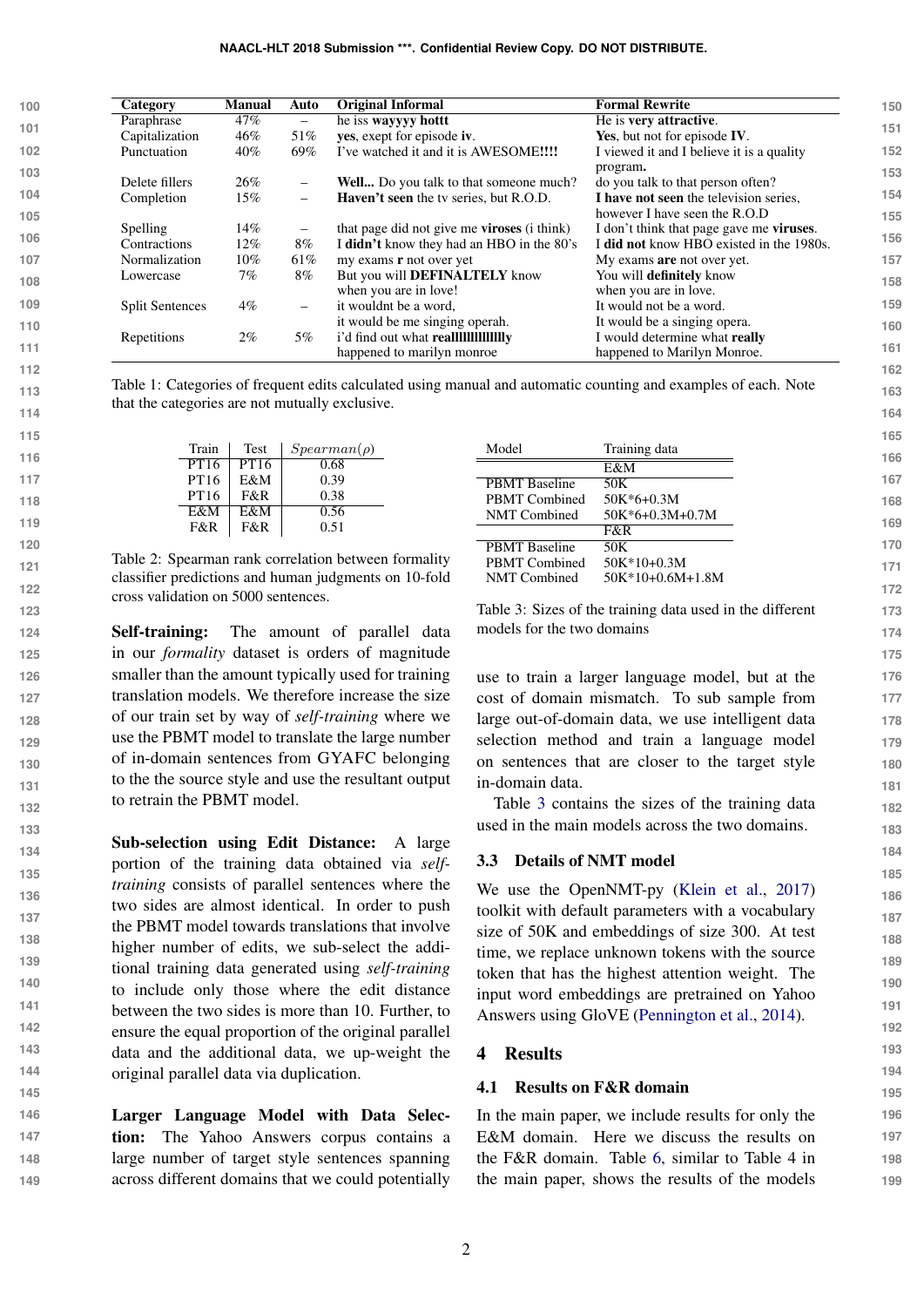| 200 | E&M                               | F&R                    |
|-----|-----------------------------------|------------------------|
| 201 | $\overline{(2.33)}$ PBMT Combined | $(2.24)$ Rule-based    |
|     | (2.40) NMT Combined               | (2.28) PBMT Combined   |
| 202 | $(2.44)$ Rule-based               | (2.36) NMT Combined    |
| 203 | $(2.52)$ Reference                | $(2.44)$ Reference     |
|     | $(2.69*)$ NMT Copy                | $(2.50*)$ NMT Baseline |
| 204 | $(2.72*)$ NMT Baseline            | $(2.53*)$ NMT Copy     |
| 205 |                                   |                        |

Table 4: Ranking of different models on *formal* to *informal* task. Rankings marked with \* are significantly different from the rule-based ranking with  $p < 0.001$ .

| <b>Automatic</b> | Human          | E&M      | F&R     |
|------------------|----------------|----------|---------|
| <b>BLEU</b>      | Overall        | $-0.10*$ | $-0.01$ |
| TERp             | Overall        | 0.06     | 0.02    |
| <b>PINC</b>      | Overall        | $0.17*$  | $0.15*$ |
| Formality        | Formality      | $0.55*$  | $0.57*$ |
| Fluency          | <b>Fluency</b> | $0.46*$  | $0.43*$ |
| Meaning          | Meaning        | $0.28*$  | $0.28*$ |
| Combined         | Combined       | $0.38*$  | $0.38*$ |

<span id="page-2-2"></span>Table 5: Spearman rank correlation between automatic metrics and human judgments. The first three metrics are correlated with the *overall ranking* human judgments and the last four are correlated with the human judgments on the respective three axes. Correlations marked with \* are statistically significant with  $p < 0.001$ 

on 500 test sentences evaluated using both human judgments and automatic metrics. The main observations regarding model performances across all metrics are similar to the E&M domain. One difference is that the formality score of the original informal sentences in F&R are higher than in E&M and consequently the formality scores of the formal rewrites from both human references and model outputs are higher than in E&M.

#### 4.2 Results on *Formal* to *Informal* task

In the main paper, we focus on the *informal* to *formal* direction of style transfer. In this section we discuss the results of our models on the other direction. It should be noted that this experimentation is fundamentally different from the first direction in a way that instead of identifying *formal* sentences from Yahoo Answers and collecting their *informal* rewrites, we reuse the data created for the first direction.

In Table [7,](#page-3-1) we show the results of the five main models on the *formal* to *informal* task. The main observation is that, in contrast to the first direction, the rule-based model beats all other models across all three criteria of *formality*, *fluency* and *meaning* as per human judgments and automatic metrics (with the exception of meaning automatic metric where PBMT Combined beats rule-based).

NMT Combined and PBMT Combined win as per BLEU and TERp and NMT Baseline wins as per PINC. As in Section 6.3 of the main paper, in Table [5,](#page-2-2) we report the correlation of these metrics with human judgments. In contrast to the first direction, the formality classifier obtains a higher correlation which might be because the classifier is trained on informal data and so it is better at assessing informal model outputs than formal model outputs. The fluency and meaning correlation are about the same. In contrast, BLEU, TERp and PINC all three correlate very poorly with the overall ranking. This difference might be explained by the fact that informal reference rewrites vary highly in that there are much higher number of ways of making a sentence more informal as compared to making it more formal. Therefore, metrics that make use of references might be ill-suited for this style transfer task.

In Table [8,](#page-3-2) we show some sample model outputs for the E&M and F&M domain sentences. We can see that rule-based method uses simple lexical transformations like 'just' to 'juz', 'you' to 'u', 'because' to 'cuz', 'love' to 'luv', etc and wins over other models. The intent of evaluating our models on this direction of task was to understand how well the same model would do the reverse task. We find that the second direction has different set of challenges and requires models that cater to those specifically if we wish to beat simple rule-based methods.

## References

- <span id="page-2-0"></span>Guillaume Klein, Yoon Kim, Yuntian Deng, Jean Senellart, and Alexander Rush. 2017. [Opennmt:](https://doi.org/10.18653/v1/P17-4012) [Open-source toolkit for neural machine translation.](https://doi.org/10.18653/v1/P17-4012) In *Proceedings of ACL 2017, System Demonstrations*. Association for Computational Linguistics, pages 67–72. [https://doi.org/10.18653/](https://doi.org/10.18653/v1/P17-4012) [v1/P17-4012](https://doi.org/10.18653/v1/P17-4012).
- <span id="page-2-1"></span>Jeffrey Pennington, Richard Socher, and Christopher Manning. 2014. Glove: Global vectors for word representation. In *Proceedings of the 2014 conference on empirical methods in natural language processing (EMNLP)*. pages 1532–1543.